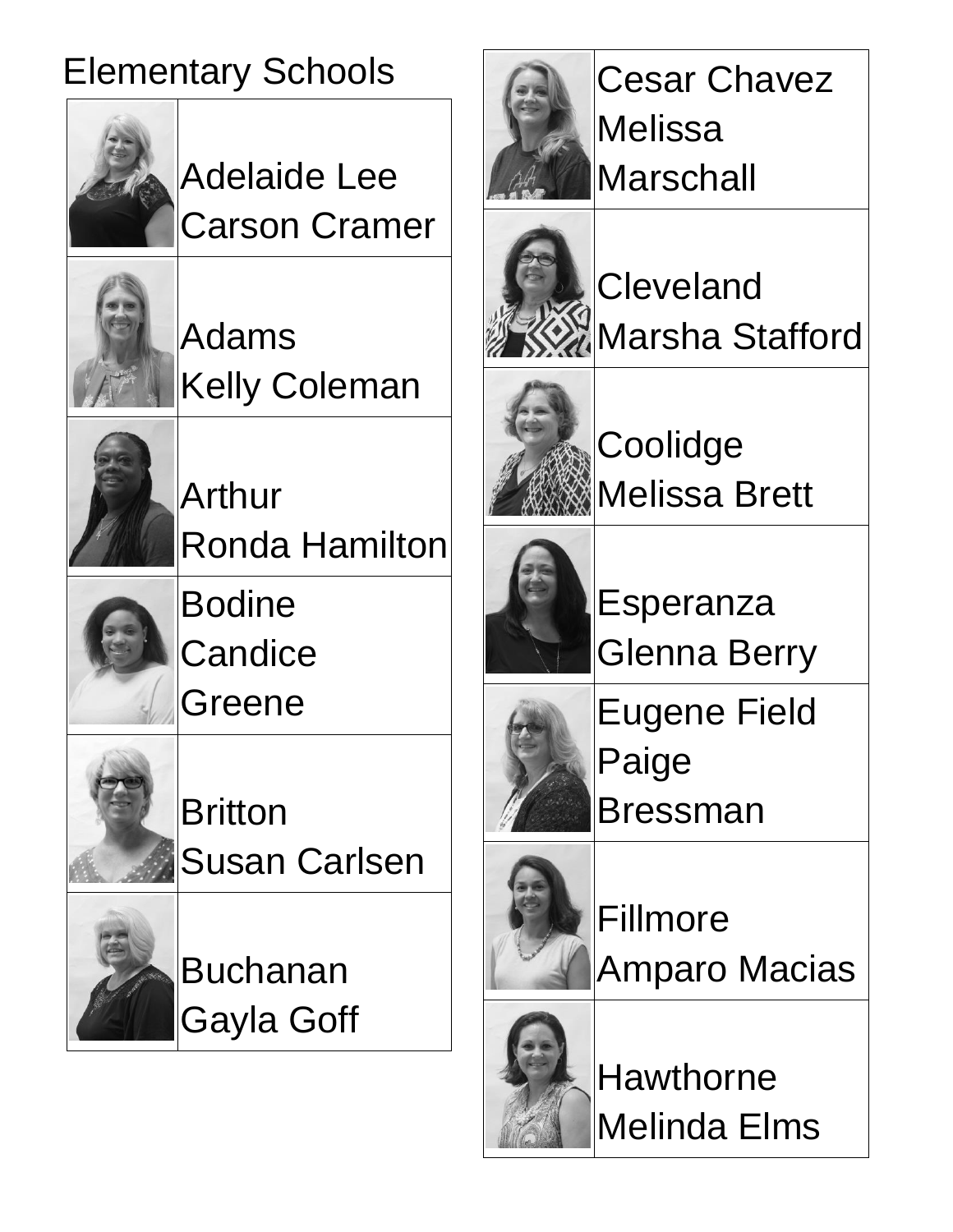

**Hayes** Eric Meador



**Heronville** Karen Mock

**Hillcrest** Shelly Deas



Kaiser Susan Combs



Mark Twain Sandy Phillips



Martin Luther King Mitch Ruzzoli



Monroe Kandy Bishop



# Nichols Hills Aaron Kellert



Prairie Queen Lisa West



Quail Creek **Stephanie** Spears



Ridgeview Michael Lisenby

Rockwood Paula Pluess



Rogers Elsie Winston



Spencer Stacy Storey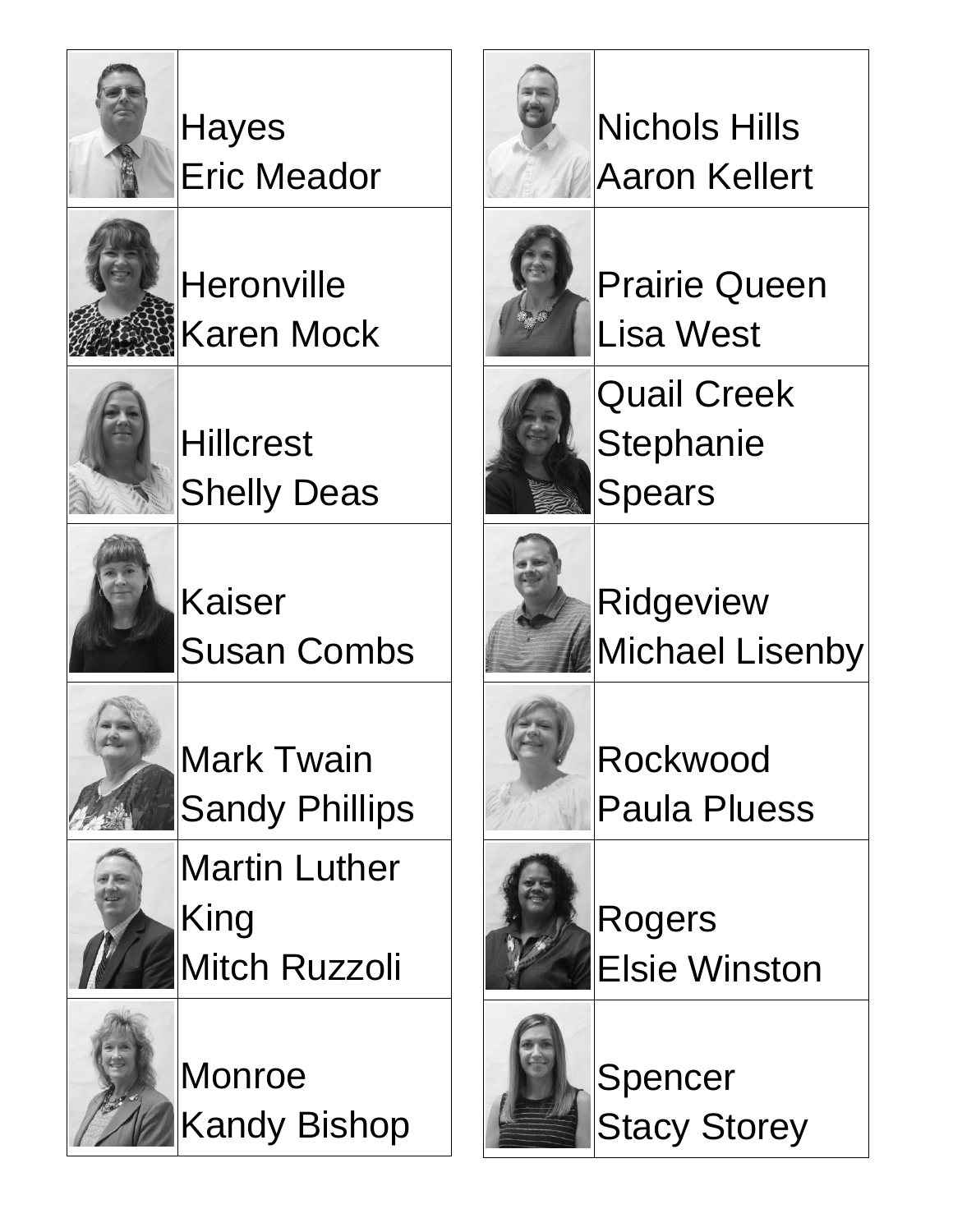

Shilder Armando Ayala



Southern Hills Cindy Watson



Thelma Parks Michelle Lewis



Van Buren Nikki Coshow



Willow Brook Richelle Taylor

Wilson Margaret Simpson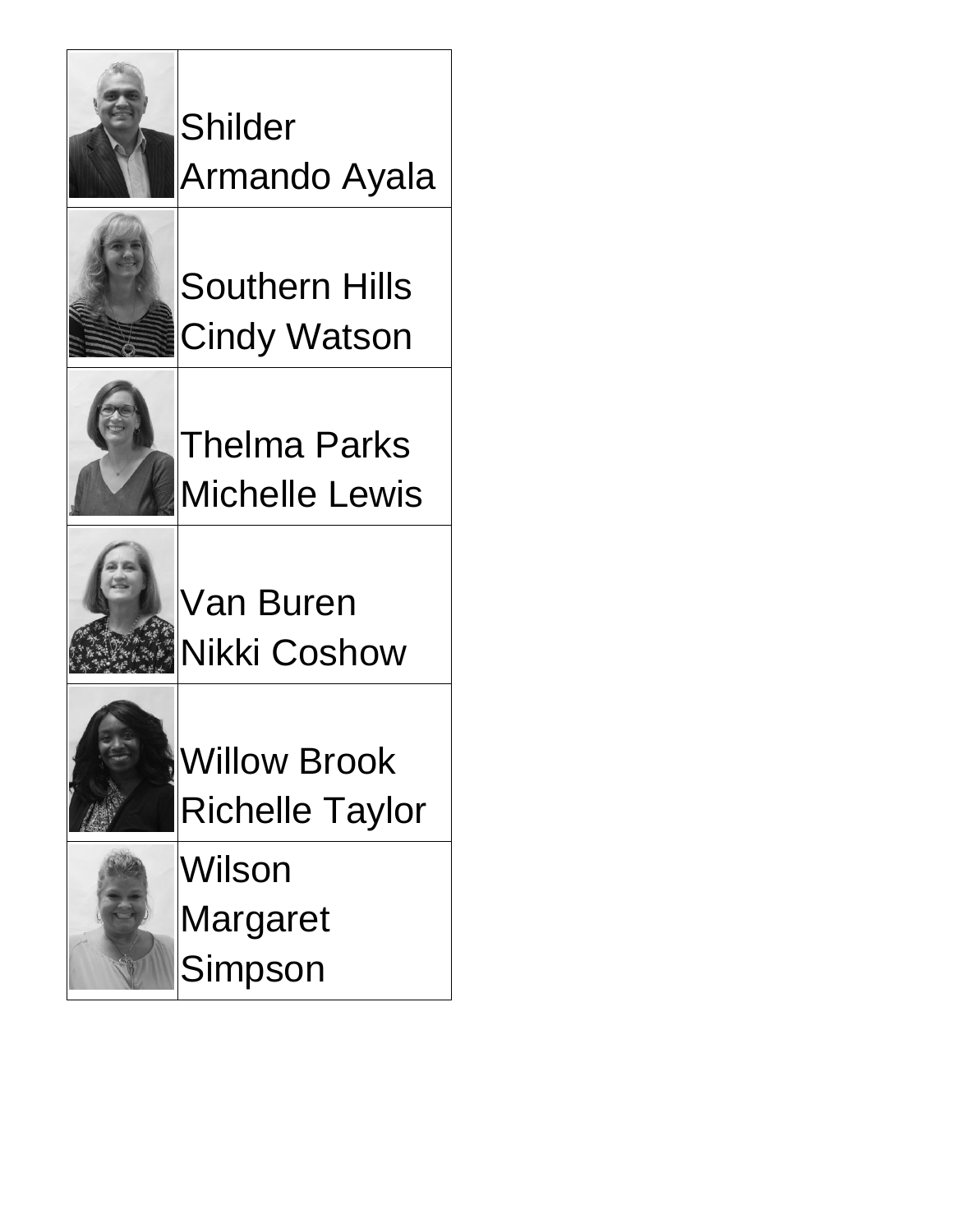### Middle Schools







Mary Golda Ross Susan Marshall-Armstrong

Southeast MS Rhonda **Schroeder** 

Roosevelt Scott Farley

Taft Cody Stull

**Webster** Victoria Echols

Wheeler MS Deserae Jackson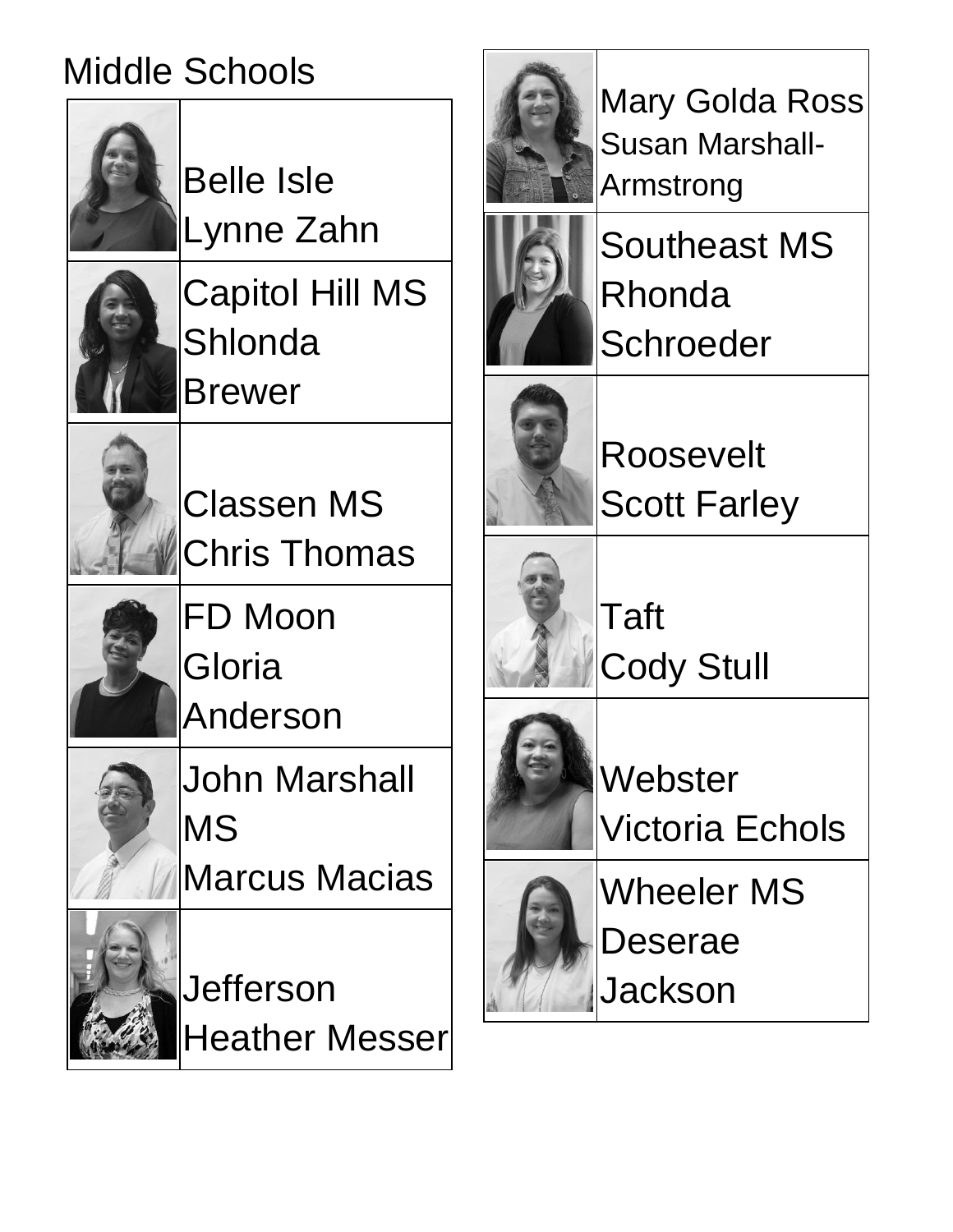# High Schools





US Grant Greg Frederick

# Alternative Schools